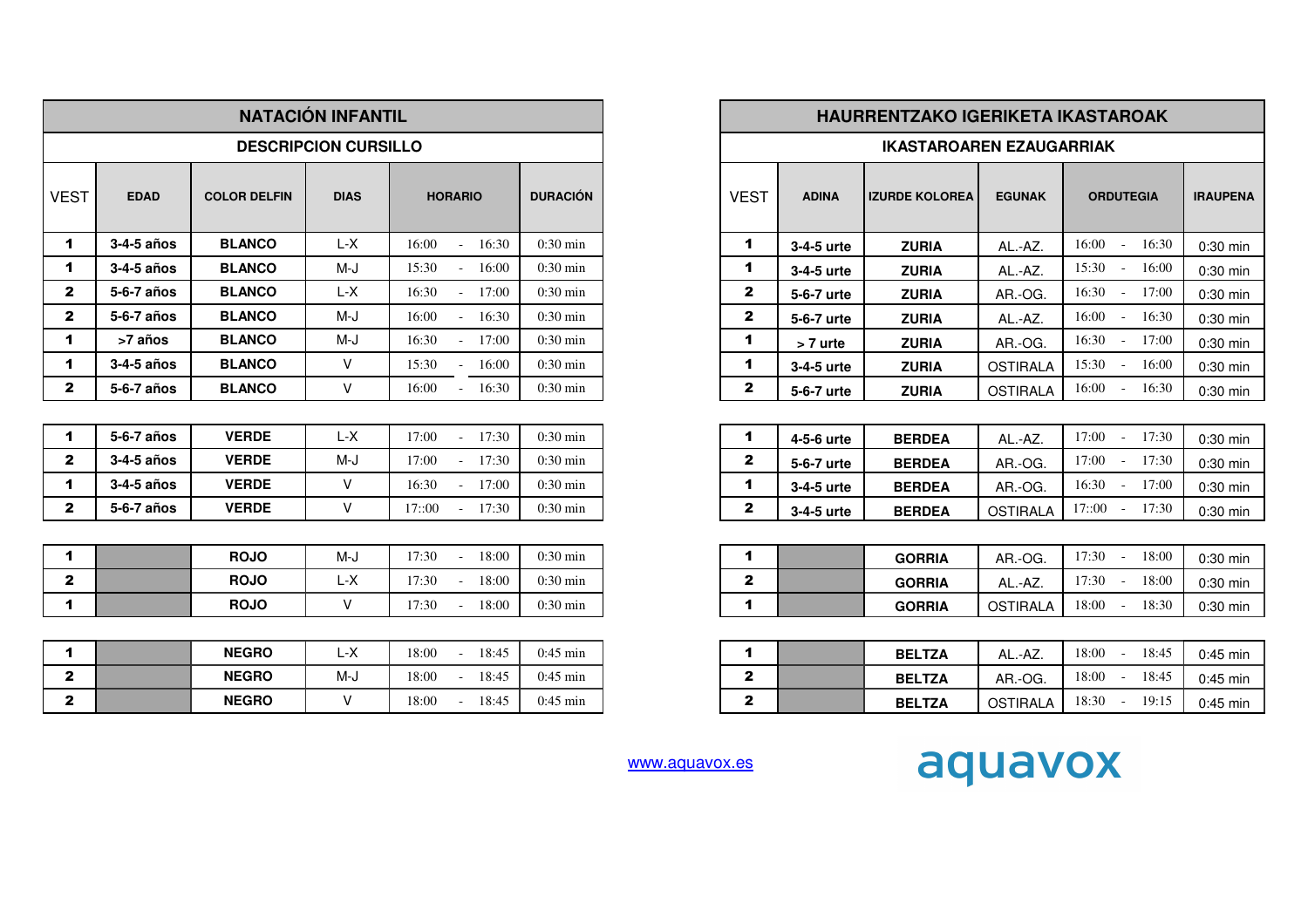| <b>DISTRIBUCIÓN DE TRIMESTRES</b> |               |            |  |  |
|-----------------------------------|---------------|------------|--|--|
|                                   | <b>INICIO</b> | <b>FIN</b> |  |  |
| <b>1er TRIMESTRE</b>              | 04-oct-21     | 22-dic-21  |  |  |
| 2 <sup>°</sup> TRIMESTRE          | 10-ene-22     | 19-mar-22  |  |  |
| <b>3er TRIMESTRE</b>              | 21-mar-22     | 04-jun-22  |  |  |

| <b>HIRUHILABETEEN DATAK</b>  |            |            |  |  |  |
|------------------------------|------------|------------|--|--|--|
| <b>HASI</b><br><b>AMAITU</b> |            |            |  |  |  |
| <b>1 HIRUHILABETEA</b>       | $21 - 0$   | 21-abe.-22 |  |  |  |
| <b>2 HIRUHILABETEA</b>       | 22-urt.-10 | 22-mar.-19 |  |  |  |
| <b>3 HIRUHILABETEA</b>       | 22-mar.-21 | 22-eka.-4  |  |  |  |

| <b>INSCRIPCIONES</b>     |                      |  |
|--------------------------|----------------------|--|
|                          | <b>1er TRIMESTRE</b> |  |
| <b>MANTUVIERON PLAZA</b> | 23 Y 24 SEPTIEMBRE   |  |
| <b>ABONADOS</b>          | 27/09/21             |  |
| <b>NO ABONADOS</b>       | 28/09/21             |  |

|   | <b>INSKRIPZIOAK DATAK</b>            |                               |  |
|---|--------------------------------------|-------------------------------|--|
|   |                                      | <b>1 HIRUHILABETEA</b>        |  |
| E | <b>PLAZA MANTENDU</b>                | <b>IRAILAREN 23 ETA 24 TA</b> |  |
|   | <b>BAZKIDE</b><br><b>IRAUNKORRAK</b> | 2021-09-27                    |  |
|   | <b>GAINERAKOAK</b>                   | 2021-09-28                    |  |

**PODRÁN CONSULTAR, EN EL CALENDARIO DE ACTIVIDADES EXPUESTO EN NUESTRAS INSTALACIONES, LOS DÍAS NO LECTIVOS DEL CURSO**

**IKASTAROEN EGUTEGIAN (HARRERAN ERAKUSGAI) KLASERIK EZ DAUDEN EGUNAK KONTSULTATU DAITEZKE.**

| <b>FECHAS DE RENOVACIONES</b> |                                          | <b>BERRITZEKO DATAK</b>                       |                                                 |                                                 |                                                    |
|-------------------------------|------------------------------------------|-----------------------------------------------|-------------------------------------------------|-------------------------------------------------|----------------------------------------------------|
|                               | INCRIPCIÓN PARA 2º<br><b>TRIMESTRE</b>   | <b>INCRIPCIÓN PARA 3º</b><br><b>TRIMESTRE</b> |                                                 | <b>2GARREN HIRUILEKO</b><br><b>INSKRIPZIOAK</b> | <b>3GARREN HIRUILEKO</b><br><b>INSKRIPZIOAK</b>    |
| <b>IMESTRE</b>                | <b>15-19 NOVIEMBRE</b>                   | DEL 28-FEB. AL 4-MAR.                         | <b>LEHEN HIRUILEKOAN</b><br><b>INSKRIBATUAK</b> | <b>AZAROAREN 15-TIK 19RA</b>                    | <b>OTSAILAREN 28-TIK</b><br><b>MARTXOAREN 4-RA</b> |
|                               | <b>22 Y 23 NOVIEMBRE</b>                 | 7 Y 8 MARZO                                   | <b>BAZKIDE IRAUNKORRAK</b>                      | <b>AZAROAREN 22-TIK 23RA</b>                    | <b>MARTXOAREN 7-TIK 8-RA</b>                       |
| <b>OS</b>                     | A PARTIR DEL 24 DE I<br><b>NOVIEMBRE</b> | A PARTIR DEL 9 DE<br><b>MARZO</b>             | <b>GAINERAKOAK</b>                              | <b>AZAROAREN 24-TIK AURRERA</b>                 | <b>MARTXOAREN 9-TIK AURRERA</b>                    |





**INSCRITOS 1ER TRIMESTRE**

**ABONADOS**

**NO ABONADOS**

WWW.AQUAVOX.ES

 **http://www.twitter.com/AQUAVOX-San Agustín http://www.facebook.com/pages/Aquavox-San-Agustín**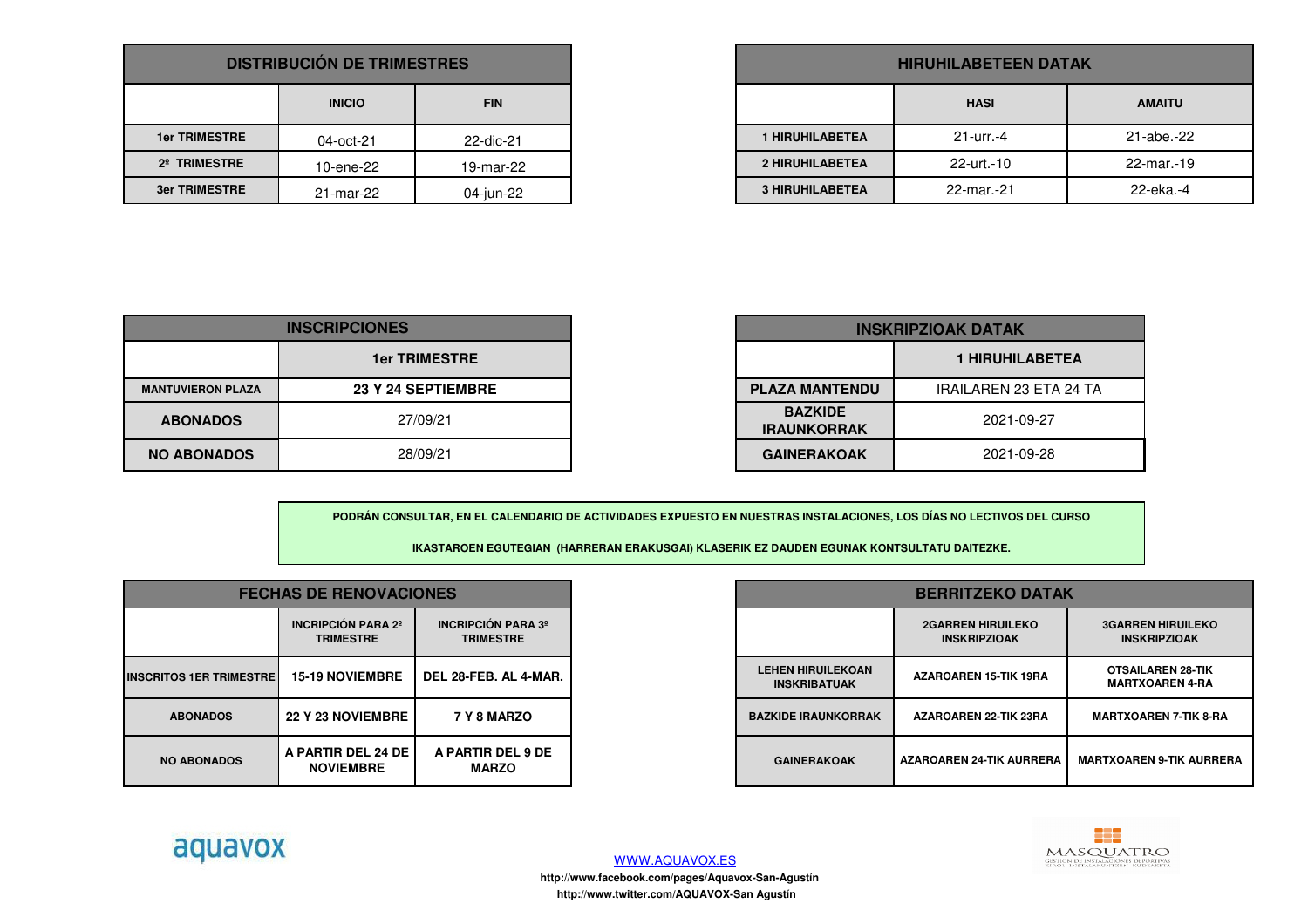| <b>ACTIVIDADES TRIMESTRALES</b> |                           |             |                                  |                 | <b>INSCRIPCIONES</b><br>De lunes a viernes de 8:00h a 21:00h |                                                     |            |
|---------------------------------|---------------------------|-------------|----------------------------------|-----------------|--------------------------------------------------------------|-----------------------------------------------------|------------|
|                                 | <b>ACTIVIDAD</b>          | <b>DIAS</b> | <b>HORARIO</b>                   | <b>DURACIÓN</b> |                                                              | Sábados de 8:00h a 20:00h                           |            |
|                                 |                           | L-X         | 10:00<br>9:15<br>$\blacksquare$  | 45 min          |                                                              |                                                     |            |
|                                 | <b>INICIACIÓN</b>         | M-J         | 9:45<br>10:30                    | 45 min          |                                                              | <b>FECHAS DE INSCRIPIONES</b>                       |            |
|                                 |                           | L-X         | 21:00<br>20:15<br>$\blacksquare$ | 45 min          |                                                              |                                                     |            |
| <b>ADULTOS</b>                  |                           | M-J         | 18:45<br>19:30                   | 45 min          |                                                              | <b>QUIENES MANTUVIERON PLAZA 13 Y 14 SEPTIEMBRE</b> |            |
|                                 |                           | L-X         | 10:45<br>10:00                   | 45 min          |                                                              | <b>SPINNING</b>                                     |            |
|                                 |                           | M-J         | 11:15<br>10:30<br>$\blacksquare$ | 45 min          |                                                              | <b>ENTRENAMIENTO FUNCIONAL</b>                      | 17/09/2021 |
| NATACIÓN                        | <b>PERFECCIONAMIENTO</b>  | L-X         | 18:45<br>19:30                   | 45 min          | <b>ABONADOS</b>                                              | ZUMBA                                               |            |
|                                 |                           | L-X         | 19:30<br>20:15                   | 45 min          |                                                              | NATACION ADULTOS                                    | 16/09/2021 |
|                                 |                           | M-J         | 20:15<br>21:00                   | 45 min          |                                                              |                                                     |            |
|                                 | <b>ENTRENAMIENTO</b>      | M-J         | 19:30<br>20:15                   | 45 min          |                                                              | <b>SPINNING</b>                                     |            |
|                                 | <b>TERAPEÚTICA</b>        | M-J         | 11:15<br>12:00                   | 45 min          | <b>NO</b>                                                    | ENTRENAMIENTO FUNCIONAL                             | 22/09/2021 |
|                                 |                           | M-J         | 10:00<br>10:45                   | 45 min          | <b>ABONADOS</b>                                              | <b>ZUMBA</b>                                        |            |
|                                 |                           | L-X         | 18:45<br>19:30                   | 45 min          |                                                              | NATACION ADULTOS                                    | 21/09/2021 |
| <b>SPINNING</b>                 |                           | L-X         | 20:30<br>19:45                   | 45 min          |                                                              |                                                     |            |
|                                 |                           | M-J         | 18:30<br>19:15                   | 45 min          |                                                              |                                                     |            |
|                                 |                           | M-J         | 20:30<br>21:15                   | 45 min          |                                                              |                                                     |            |
|                                 | <b>ZUMBA</b>              | M-J         | 11:30<br>10:30                   | 60 min          |                                                              |                                                     |            |
|                                 |                           | M-J         | 20:20<br>21:20                   | 60 min          |                                                              |                                                     |            |
|                                 | <b>ENTRENA, FUNCIONAL</b> | M-J         | 20:15<br>19:30                   | 45 min          |                                                              |                                                     |            |

## **INSCRIPCIONES De lunes a viernes de 8:00h a 21:00hSábados de 8:00h a 20:00h**

|                 | <b>SPINNING</b>                |                                                                                                                 |
|-----------------|--------------------------------|-----------------------------------------------------------------------------------------------------------------|
|                 | <b>ENTRENAMIENTO FUNCIONAL</b> | 17/09/2021                                                                                                      |
| <b>ABONADOS</b> | <b>ZUMBA</b>                   |                                                                                                                 |
|                 |                                | 16/09/2021                                                                                                      |
|                 |                                |                                                                                                                 |
|                 | <b>SPINNING</b>                |                                                                                                                 |
| <b>NO</b>       | <b>ENTRENAMIENTO FUNCIONAL</b> | 22/09/2021                                                                                                      |
| <b>ABONADOS</b> | <b>ZUMBA</b>                   |                                                                                                                 |
|                 | NATACION ADULTOS               | 21/09/2021                                                                                                      |
|                 |                                | <b>FECHAS DE INSCRIPIONES</b><br><b>QUIENES MANTUVIERON PLAZA 13 Y 14 SEPTIEMBRE</b><br><b>NATACION ADULTOS</b> |

|                           |  |                                | <b>RENOVACIONES</b>                                                                         |
|---------------------------|--|--------------------------------|---------------------------------------------------------------------------------------------|
| <b>CIÓN DE TRIMESTRES</b> |  |                                |                                                                                             |
|                           |  |                                | 2º TRIMESTRE                                                                                |
| 22-dic-21<br>04-oct-21    |  | <b>INSCRITOS 1ER TRIMESTRE</b> | 15-19 NOVIEMBRE                                                                             |
| 19-mar-22<br>10-ene-22    |  | <b>ABONADOS</b>                | 22 Y 23 NOVIEMBRE                                                                           |
| 04-iun-22<br>21-mar-22    |  |                                | A PARTIR DEL 24<br><b>A PARTIR DEL 9 DE MARZO</b><br><b>NO ABONADOS</b><br><b>NOVIEMBRE</b> |

PODRÁN CONSULTAR, EN EL CALENDARIO DE ACTIVIDADES EXPUESTO EN NUESTRAS INSTALACIONES, LOS DÍAS NO LECTIVOS DEL CURSO

**1. LA ADJUDICACIÓN DE PLAZAS SE REGIRÁ POR ESTRICTO ORDEN DE INSCRIPCIÓN, EN HORARIO DE LUNES A VIERNES DE 08:00 A 21:00 h Y SÁBADOS DE 8:00 A 20:00 h.**

**2. LOS NO ABONADOS NI INSCRITOS EN SEPTIEMBRE DEBERÁN RESPETAR LAS FECHAS DE INSCRIPCIÓN MARCADAS PARA CADA ACTIVIDAD. NO SE ADMITIRÁN INSCRIPCIONES ANTES DE LAS FECHAS MARCADAS. LAS** INSCRIPCIONES POSTERIORES A LAS FECHAS INDICADAS DEBERÁN HACERSE A PARTIR DE LAS 11:00 HORAS CON EL OBJETIVO DE EVITAR AGLOMERACIONES. LA ADJUDICACIÓN DE PLAZAS SE REGIRÁ POR ESTRICTO **ORDEN DE INSCRIPCIÓN.**

**3. EL NÚMERO MÁXIMO DE INSCRIPCIONES POR PERSONA SERÁ DE 3.**

**4. SÓLO SERÁN EFECTIVAS LAS INSCRIPCIONES QUE SEAN ABONADAS EN EL MOMENTO DE INSCRIPCIÓN (EN EFECTIVO Y/O TARJETA). UNA VEZ REALIZADA LA INSCRIPCIÓN NO SE DEVOLVERÁ EL IMPORTE DEL CURSO, SALVO CANCELACIÓN DEL MISMO POR PARTE DE AQUAVOX.**

**5. PARA LOS NO INSCRITOS ANTERIORMENTE ES IMPRESCINDIBLE ENTREGAR FOTOCOPIA DEL DNI EN EL MOMENTO DE LA INSCRIPCIÓN.**

| <b>DISTRIBUCIÓN DE TRIMESTRES</b> |           |           |  |  |
|-----------------------------------|-----------|-----------|--|--|
| <b>1er TRIMESTRE</b>              | 04-oct-21 | 22-dic-21 |  |  |
| 2 <sup>°</sup> TRIMESTRE          | 10-ene-22 | 19-mar-22 |  |  |
| <b>3er TRIMESTRE</b>              | 21-mar-22 | 04-jun-22 |  |  |
|                                   |           |           |  |  |

## www.aquavox.es

**TEL. 948223213 EMAIL: info@aquavox.es**